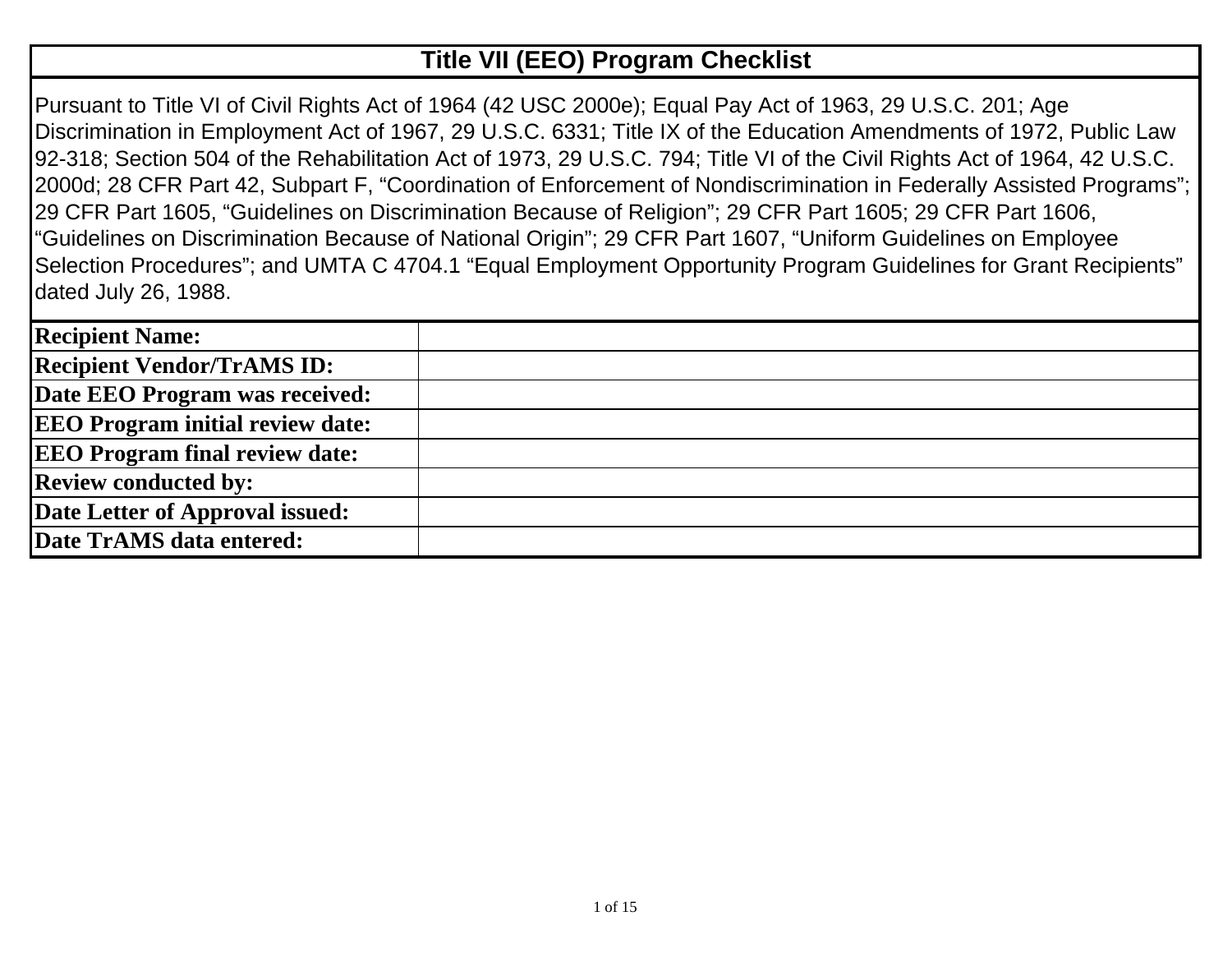TITLE VII (EEO) PROGRAM - FTA Threshold Requirements: Employs 50 or more transit-related employees; **and**  request or receives capital or operating assistance in excess of \$1 million **or** requests or receives planning assistance in excess of \$250,000. All subrecepients or contractors who meet the threshold are required to submit a program to the FTA recipient. The recipient or sub recipient shall monitor the contractor's EEO program plan to ensure compliance and affirmative action efforts are met.

Recipent programs shall be submitted to the FTA Regional Civil Rights Officer (RCRO) every three years or whenever significant changes have occurred in their organization. State DOTs are required to submit annual update reports to the U. S. Federal Highway (Highway) in their respective districts or regions. The Highway EEO Specialist would provide a copy of the state DOT's report to the FTA RCRO for review and comments and coordination. The Highway Civil Rights Office will review and approve the state DOT's EEO program report and will issue a Letter of Approval to the state DOT with a copy to the FTA RCRO.

| <b>Chapter/Section</b>                | <b>Status</b> | <b>Description</b> | <b>Corrective Action</b> |
|---------------------------------------|---------------|--------------------|--------------------------|
| <b>OVERALL EEO PROGRAM</b>            |               |                    |                          |
| The required EEO Program              |               |                    |                          |
| Components are described in Chapter   |               |                    |                          |
| III, Section 2, Program Requirements. |               |                    |                          |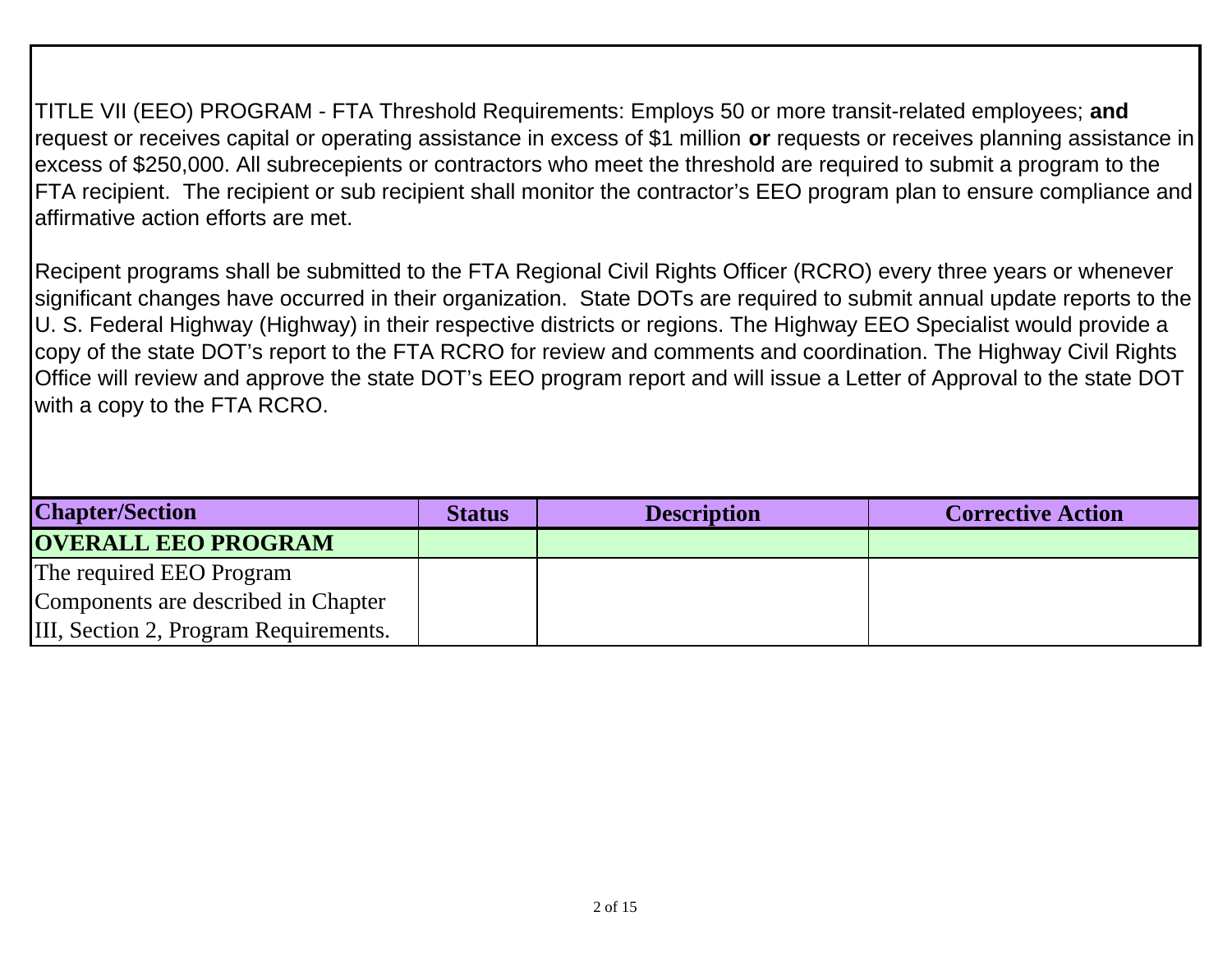| <b>Chapter/Section</b>                        | <b>Status</b> | <b>Description</b> | <b>Corrective Action</b> |
|-----------------------------------------------|---------------|--------------------|--------------------------|
| <b>STATEMENT OF POLICY - 2a</b>               |               |                    |                          |
| a. Is there a written statement issued by     |               |                    |                          |
| the chief executive officer regarding         |               |                    |                          |
| EEO policy affecting employment               |               |                    |                          |
| practices, including recruitment,             |               |                    |                          |
| selection, promotions, terminations,          |               |                    |                          |
| transfers, layoffs, compensation,             |               |                    |                          |
| training, benefits, and other terms and       |               |                    |                          |
| conditions of employment?                     |               |                    |                          |
| Does the statement include:                   |               |                    |                          |
| $(1)$ the recipient/subrecipient              |               |                    |                          |
| /contractor's commitment to EEO for all       |               |                    |                          |
| persons, regardless of race, color,           |               |                    |                          |
| national origin, sex, creed, or age. At its   |               |                    |                          |
| discretion, it may include handicap.          |               |                    |                          |
| $(2)$ a commitment to have an affirmative     |               |                    |                          |
| action program, including goals and           |               |                    |                          |
| timetables?                                   |               |                    |                          |
| $(3)$ a statement that the responsibility for |               |                    |                          |
| the implementation of the EEO program         |               |                    |                          |
| is assigned to an agency executive?           |               |                    |                          |
|                                               |               |                    |                          |
| $(4)$ a statement that all management         |               |                    |                          |
| personnel must share in this                  |               |                    |                          |
| responsibility to assure compliance?          |               |                    |                          |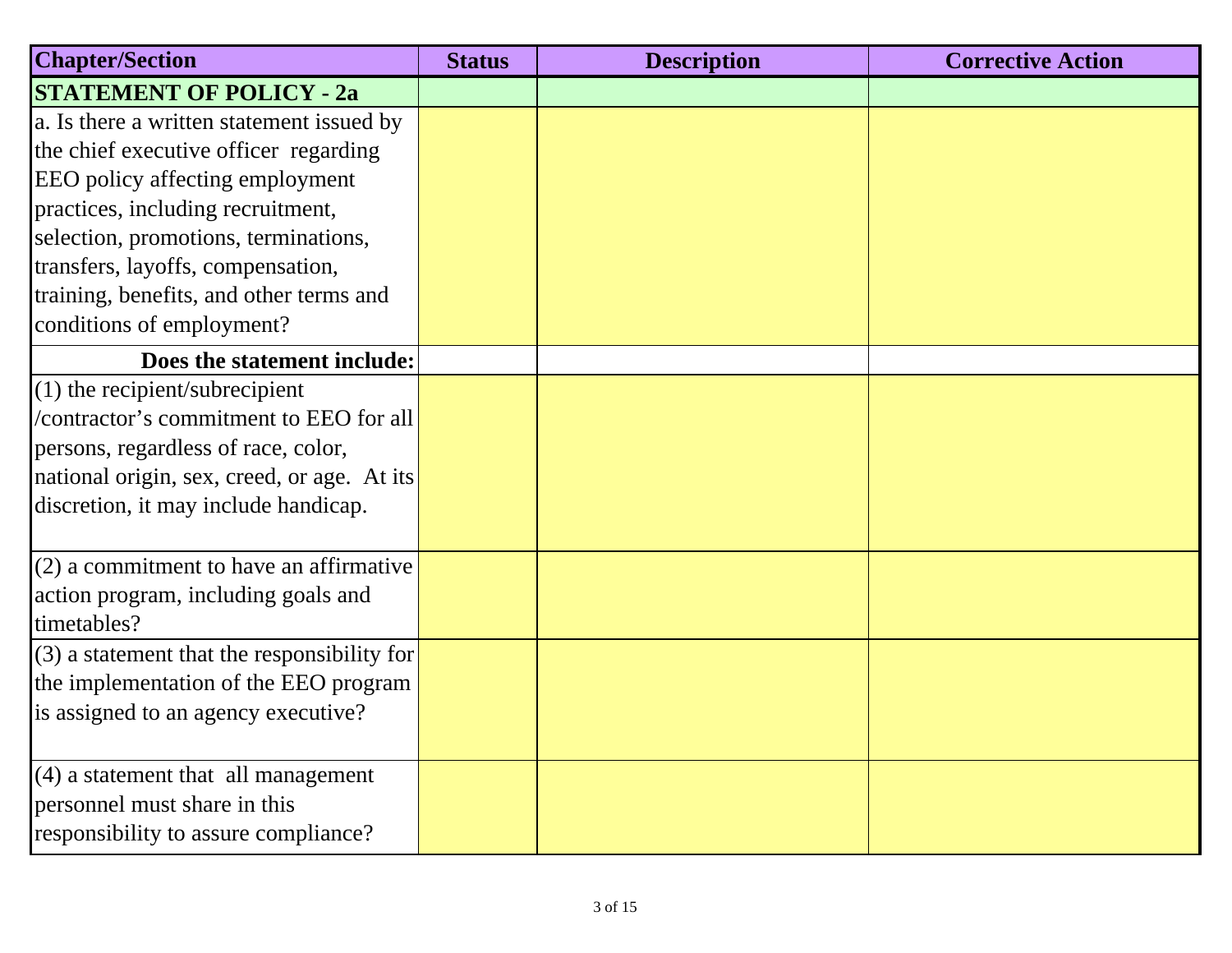| <b>Chapter/Section</b>                     | <b>Status</b> | <b>Description</b> | <b>Corrective Action</b> |
|--------------------------------------------|---------------|--------------------|--------------------------|
| $(5)$ a statement that applicants and      |               |                    |                          |
| employees have a right to file             |               |                    |                          |
| discrimination complaints?                 |               |                    |                          |
| $(6)$ a statement that managers,           |               |                    |                          |
| supervisors, etc. will be evaluated on the |               |                    |                          |
| program success as their performance of    |               |                    |                          |
| other agency's goals?                      |               |                    |                          |
| $(7)$ a statement that achievement of EEO  |               |                    |                          |
| goals will benefit                         |               |                    |                          |
| recipient/subrecipient/contractor          |               |                    |                          |
| through fuller utilization and             |               |                    |                          |
| development of previously underutilized    |               |                    |                          |
| human resources?                           |               |                    |                          |
| Are there other written policies, i.e.,    |               |                    |                          |
| sexual harrassment, ADA. These are         |               |                    |                          |
| nto required for the circular, but as part |               |                    |                          |
| of a EEO compliance review, they do        |               |                    |                          |
| ask to review their ADA policy.            |               |                    |                          |
|                                            |               |                    |                          |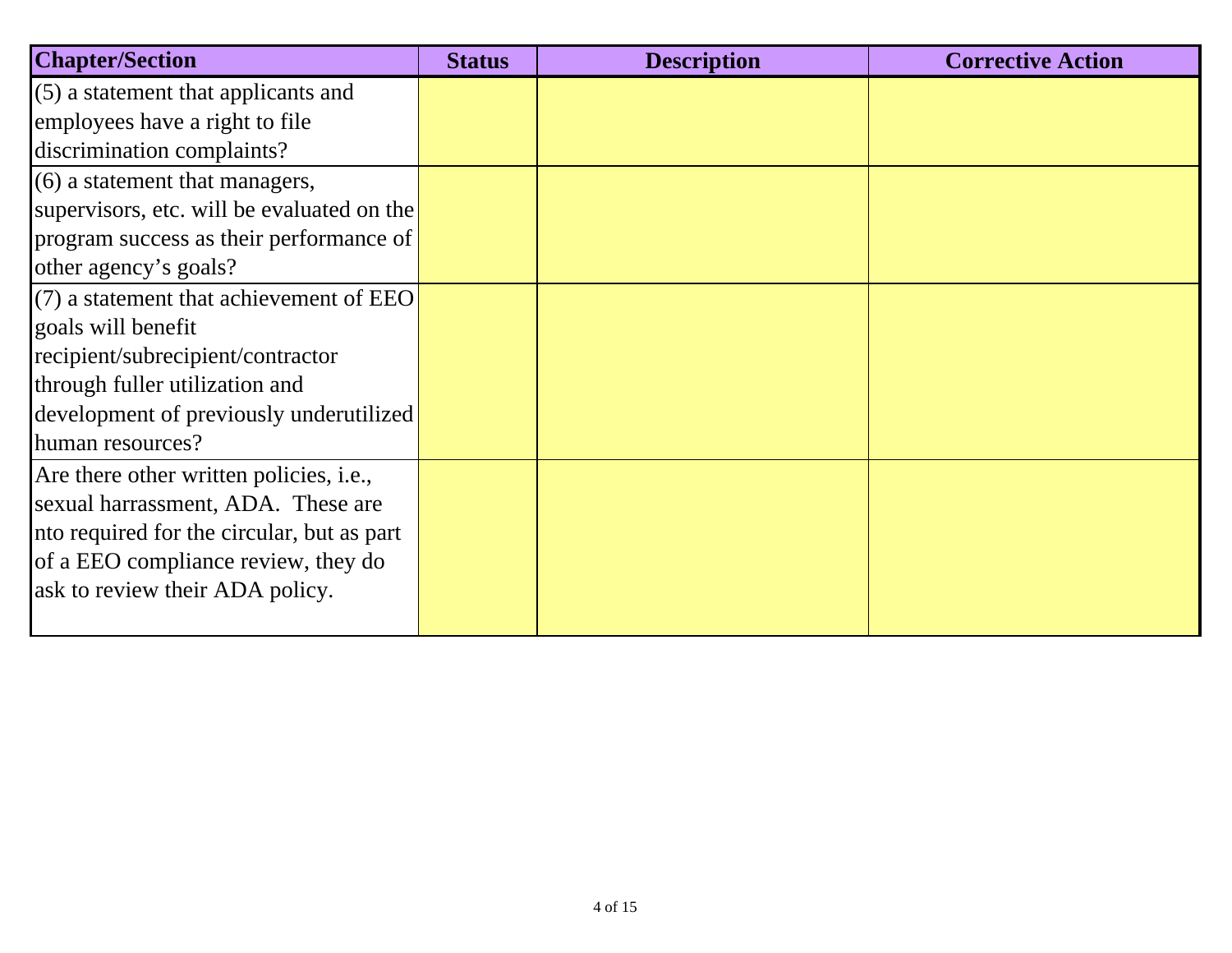| <b>Chapter/Section</b>                             | <b>Status</b> | <b>Description</b> | <b>Corrective Action</b> |
|----------------------------------------------------|---------------|--------------------|--------------------------|
| <b>DISSEMINATION - 2b</b>                          |               |                    |                          |
| Are there internal and external formal             |               |                    |                          |
| communication mechanisms to                        |               |                    |                          |
| publicize and disseminate the recipient's          |               |                    |                          |
| EEO policy?                                        |               |                    |                          |
| (1) Internally, are managers and                   |               |                    |                          |
| supervisors fully informed of the                  |               |                    |                          |
| agency's policy by actions such as:                |               |                    |                          |
| a) written communication from the                  |               |                    |                          |
| CEO/GM                                             |               |                    |                          |
| b) Inclusion of the EEO Program in                 |               |                    |                          |
| personnel and operations manuals                   |               |                    |                          |
| c) Meetings held at least semian nually            |               |                    |                          |
| to discuss the program and its                     |               |                    |                          |
| implementation?                                    |               |                    |                          |
| Internally, is non-supervisory staff               |               |                    |                          |
| informed by actions such as (d):                   |               |                    |                          |
| 1 Posting of EEO posters and policy                |               |                    |                          |
| statements in conspicuous and                      |               |                    |                          |
| accessible locations                               |               |                    |                          |
| 2 Including EEO policy in employee                 |               |                    |                          |
| handbooks, reports, manuals and union              |               |                    |                          |
| contracts,                                         |               |                    |                          |
| $\frac{3}{2}$ meeting with minorities, and females |               |                    |                          |
| for program suggestions                            |               |                    |                          |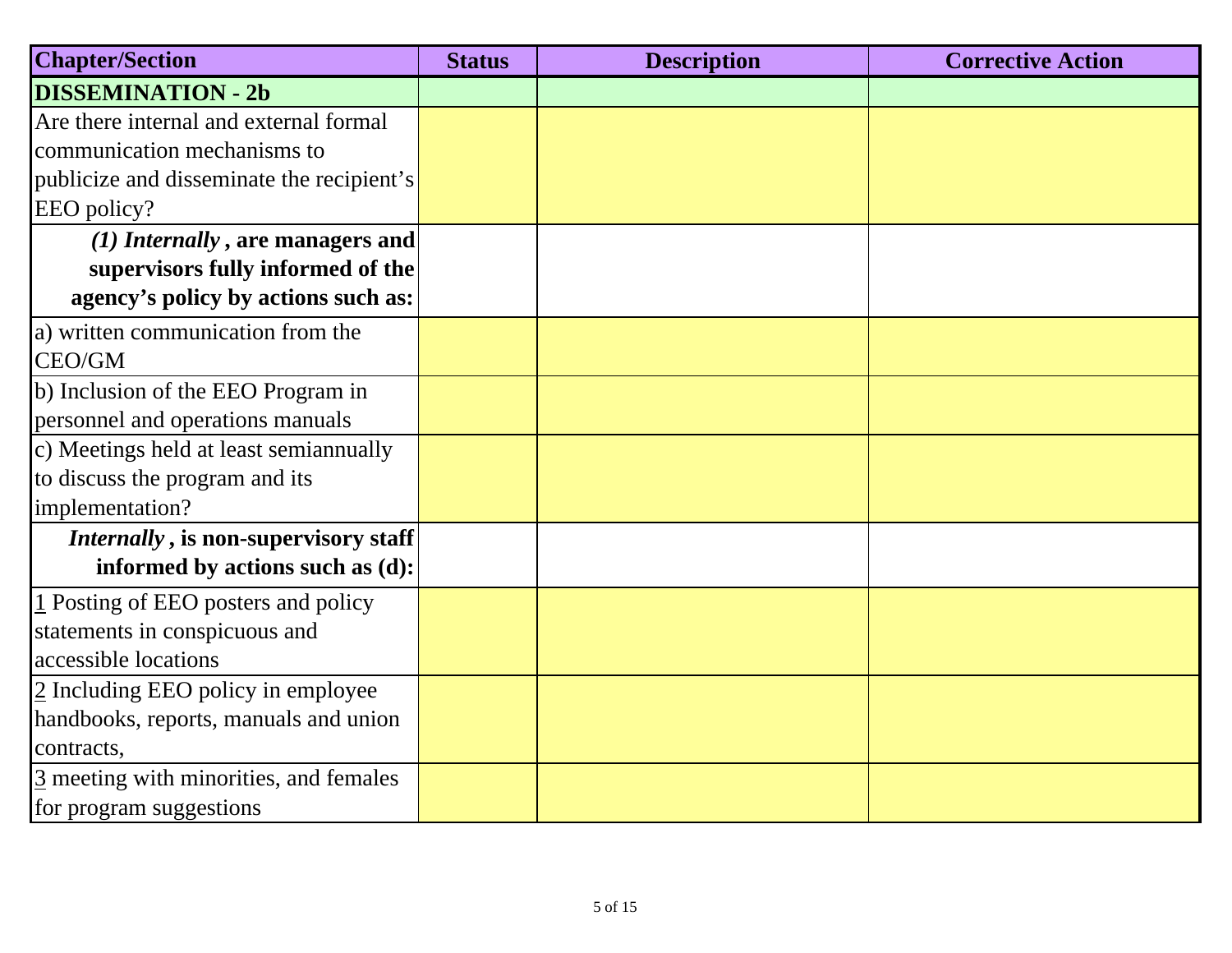| <b>Chapter/Section</b>                                                                                                                                                                                                                                                       | <b>Status</b> | <b>Description</b> | <b>Corrective Action</b> |
|------------------------------------------------------------------------------------------------------------------------------------------------------------------------------------------------------------------------------------------------------------------------------|---------------|--------------------|--------------------------|
| $\frac{4}{5}$ Presentation of EEO program as part<br>of employee orientation and in all<br>training programs.                                                                                                                                                                |               |                    |                          |
| (2) <i>Externally</i> , is the EEO policy and<br>programs disseminated to regular                                                                                                                                                                                            |               |                    |                          |
| a) employment agencies, hiring halls,<br>unions, educational institutions,<br>minority, persons with disabilities<br>groups, and women's organizations,<br>civil rights organizations, community<br>action groups, training organization and<br>others who refer applicants. |               |                    |                          |
| b) public media sources, radio,<br>television stations, newspapers,<br>magazines and other journals (oriented<br>to the handicapped and minority<br>populations)                                                                                                             |               |                    |                          |
| c) does the advertisement and vacancy<br>announcements state the recipient is an<br><b>Equal Employment Opportunity</b><br>Employer?                                                                                                                                         |               |                    |                          |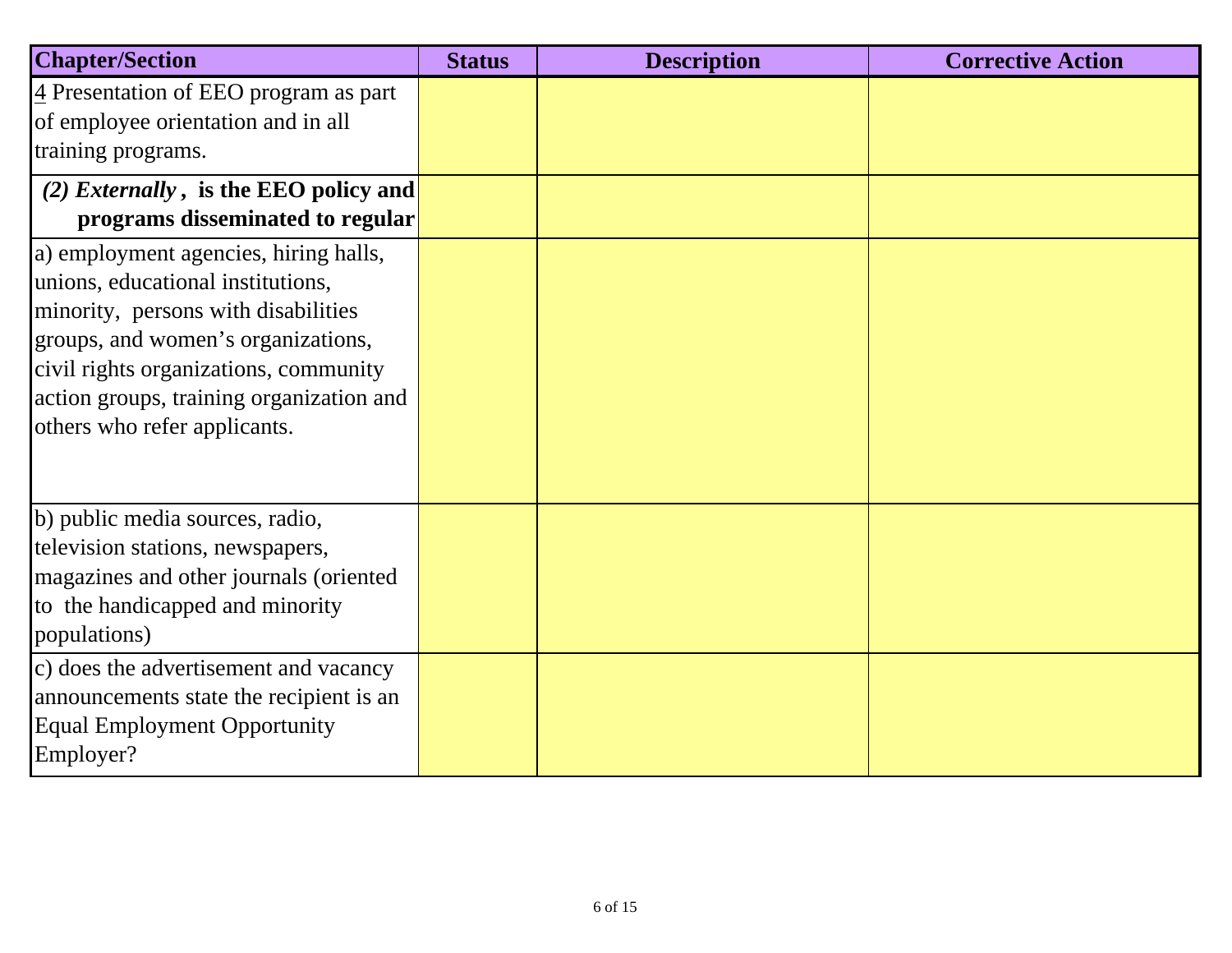| <b>Chapter/Section</b>                                                                                                                                                                                               | <b>Status</b> | <b>Description</b> | <b>Corrective Action</b> |
|----------------------------------------------------------------------------------------------------------------------------------------------------------------------------------------------------------------------|---------------|--------------------|--------------------------|
| <b>DESIGNATION OF PERSONNEL -</b><br>2c                                                                                                                                                                              |               |                    |                          |
| • Does the manager/director of EEO<br>report directly to the agency's<br>CEO/GM?                                                                                                                                     |               |                    |                          |
| • Are the specific responsibilities of<br>EEO personnel listed? They should<br>include the following, at a minimum:                                                                                                  |               |                    |                          |
| $(1)$ Developing and recommending EEO<br>policy, a written EEO program, and<br>internal and external communication<br>procedures;                                                                                    |               |                    |                          |
| (2) Assisting management in collecting<br>ananalyzing employement data,<br>identifying problem areas, setting goals<br>and timetables, and developing<br>programs to achieve goals;                                  |               |                    |                          |
| $(3)$ Designing, implementing, and<br>monitoring internal audit and reporting<br>systems to measure program<br>effectiveness and to determine where<br>progress has been made and where<br>further action is needed; |               |                    |                          |
| $(4)$ Reporting periodically to the CEO<br>on progress of each unit in relation to<br>the agency's goals;                                                                                                            |               |                    |                          |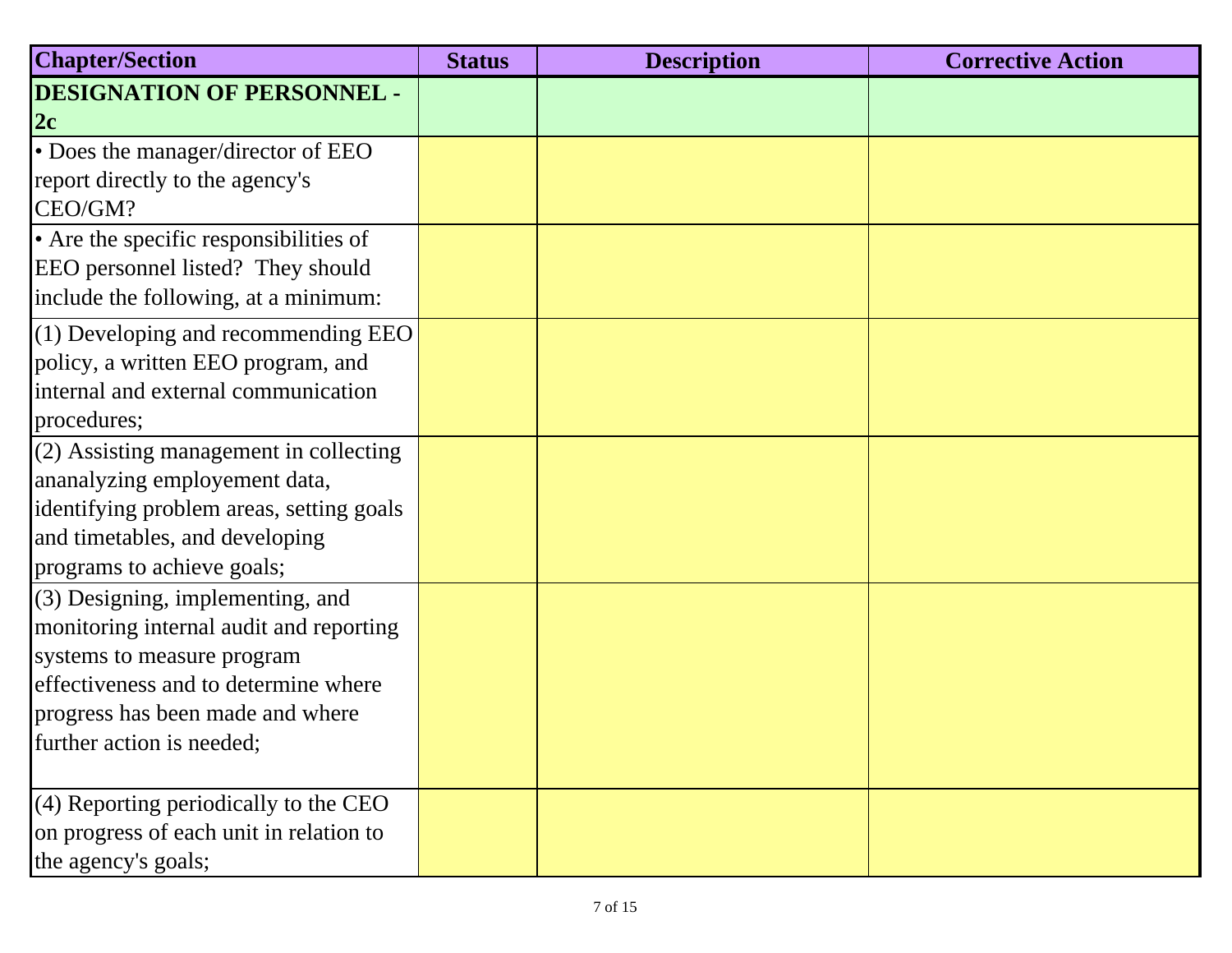| <b>Chapter/Section</b>                    | <b>Status</b> | <b>Description</b> | <b>Corrective Action</b> |
|-------------------------------------------|---------------|--------------------|--------------------------|
| (5) Serving as a liaison between the      |               |                    |                          |
| agency, Federal, State, and local         |               |                    |                          |
| governments, regulatory agencies,         |               |                    |                          |
| minority, handicapped and women's         |               |                    |                          |
| organizations, a nd other community       |               |                    |                          |
| groups;                                   |               |                    |                          |
| (6) Assuring that current legal           |               |                    |                          |
| information affecting affirmative action  |               |                    |                          |
| is disseminated to responsible officials; |               |                    |                          |
|                                           |               |                    |                          |
| (7) Assisting in recruiting minority,     |               |                    |                          |
| handicapped and women applicants and      |               |                    |                          |
| establishing outreach sources for use by  |               |                    |                          |
| hiring officials;                         |               |                    |                          |
| (8) Concurring in all hires and           |               |                    |                          |
| promotions; and                           |               |                    |                          |
| (9) Processing employment                 |               |                    |                          |
| discrimination complaints.                |               |                    |                          |
| Managers are expected to carry out the    |               |                    |                          |
| following responsibiliteis, as part of    |               |                    |                          |
| their job, in implementing the agency's   |               |                    |                          |
| <b>EEO</b> Program:                       |               |                    |                          |
| (1) Assist in identifying problem areas   |               |                    |                          |
| and establishing agency and unit goals    |               |                    |                          |
| and objectives;                           |               |                    |                          |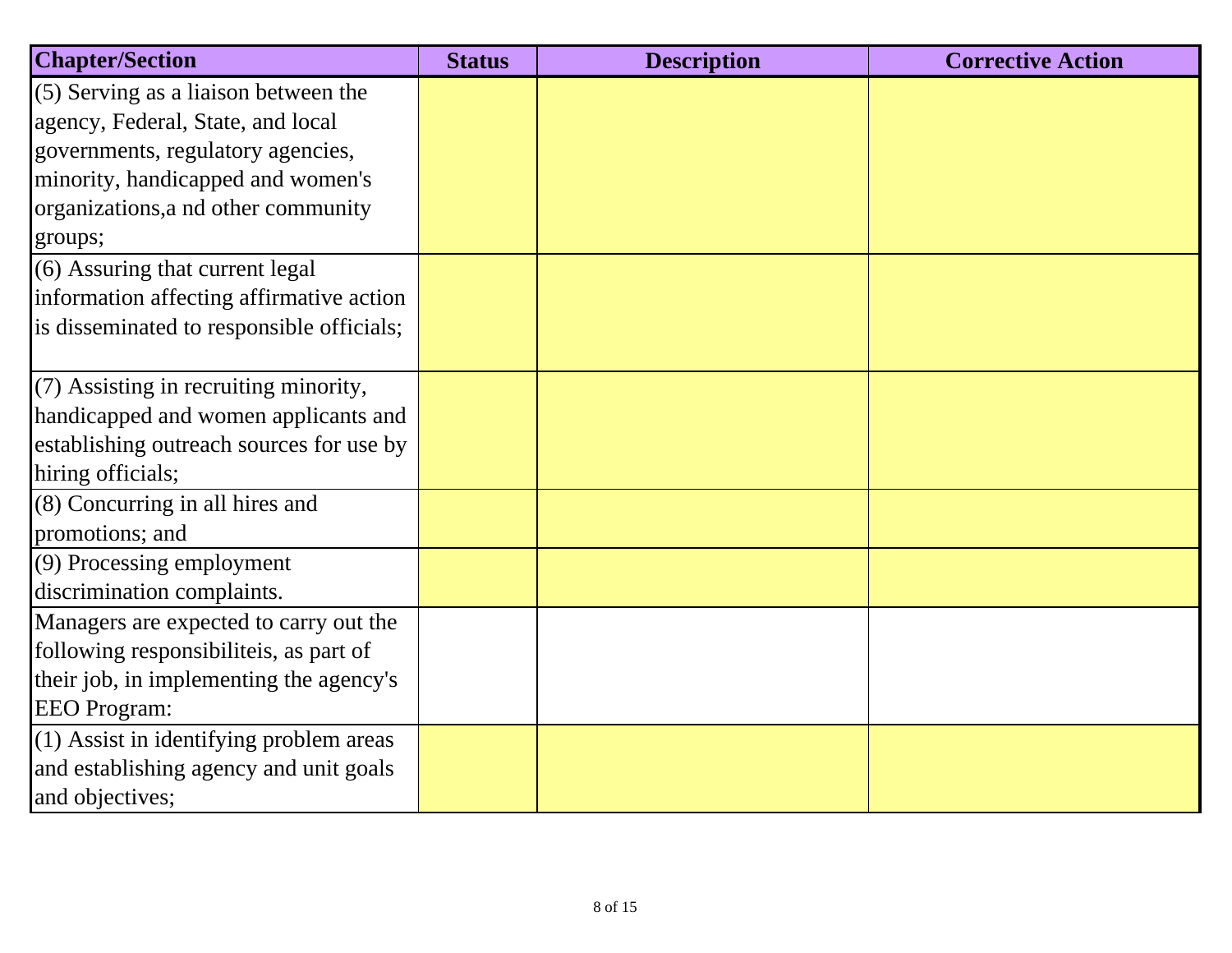| <b>Chapter/Section</b>                   | <b>Status</b> | <b>Description</b> | <b>Corrective Action</b> |
|------------------------------------------|---------------|--------------------|--------------------------|
| $(2)$ Being actively involved with local |               |                    |                          |
| minority organizations, women's and      |               |                    |                          |
| disabled groups, community action        |               |                    |                          |
| organizations and community service      |               |                    |                          |
| programs designed to promote EEO:        |               |                    |                          |
| $(3)$ Participating actively in periodic |               |                    |                          |
| audits of all aspects of employment in   |               |                    |                          |
| order to identify and to remove barriers |               |                    |                          |
| obstructing the achievement of specified |               |                    |                          |
| goals and objectives;                    |               |                    |                          |
| (4) Holding regular discussions with     |               |                    |                          |
| other managers, supervisors, and         |               |                    |                          |
| employees to assure the agency's         |               |                    |                          |
| policies and procedures are being        |               |                    |                          |
| followed;                                |               |                    |                          |
| (5) Reviewing the qualifications of all  |               |                    |                          |
| employees to assure that minorities,     |               |                    |                          |
| people with disabilities, and women are  |               |                    |                          |
| given full opportunities for transfers,  |               |                    |                          |
| promotions, traning, salary increases,   |               |                    |                          |
| and other forms of compensation;         |               |                    |                          |
|                                          |               |                    |                          |
| (6) Participating in the review and/or   |               |                    |                          |
| investigation of complaints alleging     |               |                    |                          |
| discrimination;                          |               |                    |                          |
| (7) Conducting and supporting career     |               |                    |                          |
| counseling for all employees; and        |               |                    |                          |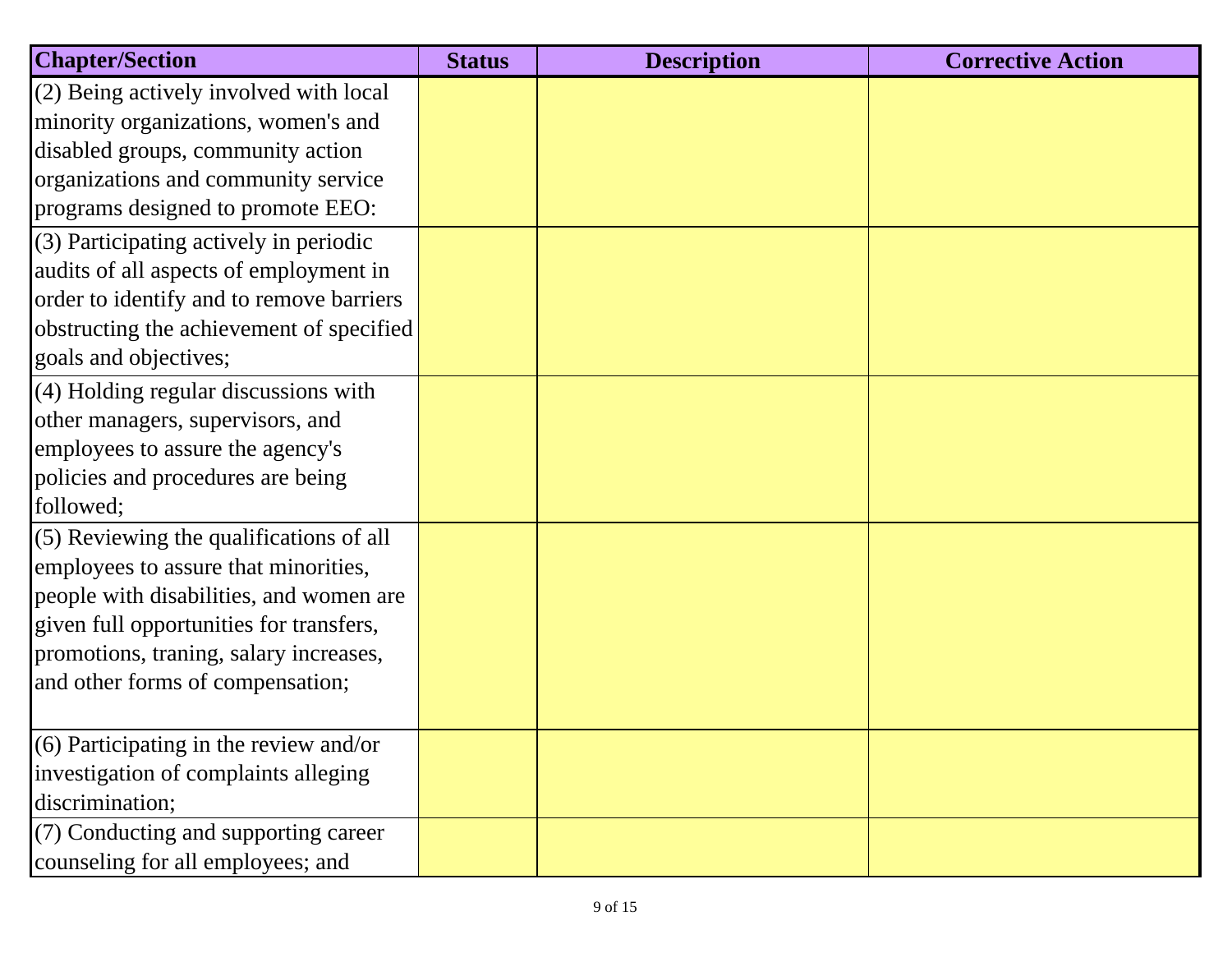| <b>Chapter/Section</b>                    | <b>Status</b> | <b>Description</b> | <b>Corrective Action</b> |
|-------------------------------------------|---------------|--------------------|--------------------------|
| $(8)$ Participating in periodic audits to |               |                    |                          |
| ensure that each agency unit is in        |               |                    |                          |
| compliance (e.g. EEO posters are          |               |                    |                          |
| properly displayed on all employee        |               |                    |                          |
| bulletin boards).                         |               |                    |                          |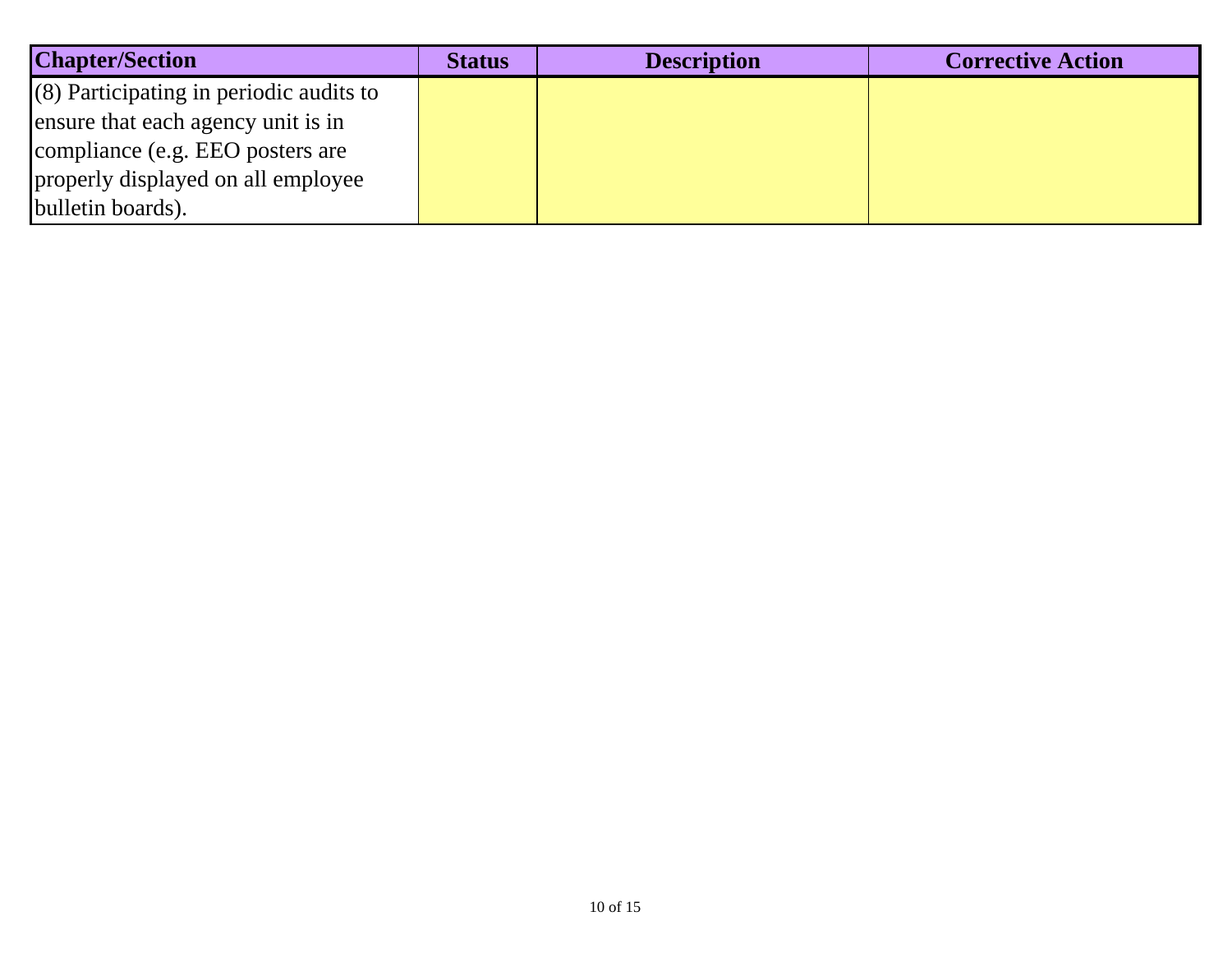| <b>Chapter/Section</b>                    | <b>Status</b> | <b>Description</b> | <b>Corrective Action</b> |
|-------------------------------------------|---------------|--------------------|--------------------------|
| <b>UTILIZATION ANALYSES</b>               |               |                    |                          |
| Does the work force analysis include a    |               |                    |                          |
| statistical breakdown of the recipients'  |               |                    |                          |
| workforce by each department job          |               |                    |                          |
| category and job title?                   |               |                    |                          |
| Is the aforementioned cross-referenced    |               |                    |                          |
| by race and sex?                          |               |                    |                          |
| Is the current percent of employees for   |               |                    |                          |
| each category cross referenced by         |               |                    |                          |
| group?                                    |               |                    |                          |
| Is there an availability percentage       |               |                    |                          |
| identified for each category cross        |               |                    |                          |
| referenced by group?                      |               |                    |                          |
| Is the percentage of underutilization for |               |                    |                          |
| each category cross referenced by         |               |                    |                          |
| group?                                    |               |                    |                          |
| Are there numbers for anticipated         |               |                    |                          |
| openings for each category cross          |               |                    |                          |
| referenced by group? It can be either by  |               |                    |                          |
| attrition or expansion.                   |               |                    |                          |
| Are there numbers for jobs that will be   |               |                    |                          |
| filled by recruitment, transfers,         |               |                    |                          |
| promotions and new hires for each         |               |                    |                          |
| category cross referenced by group?       |               |                    |                          |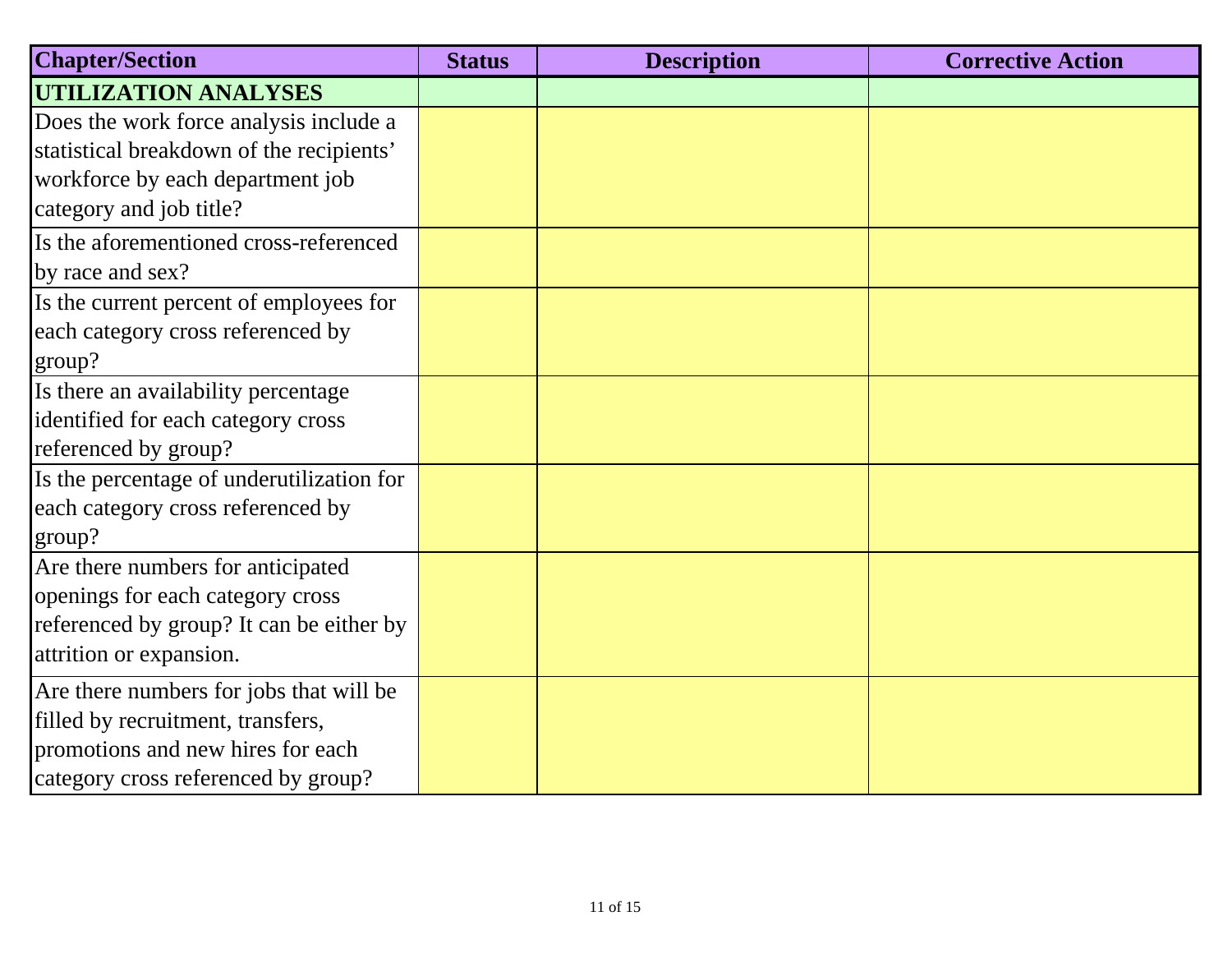| <b>Chapter/Section</b>                | <b>Status</b> | <b>Description</b> | <b>Corrective Action</b> |
|---------------------------------------|---------------|--------------------|--------------------------|
| <b>GOALS AND TIMETABLES</b>           |               |                    |                          |
| Are there specific and detailed       |               |                    |                          |
| percentage and numerical goals with   |               |                    |                          |
| timetables set to correct any         |               |                    |                          |
| underutilization of specific affected |               |                    |                          |
| classes of persons identified in the  |               |                    |                          |
| utilization analysis? There should be |               |                    |                          |
| long term (in percentages) and short  |               |                    |                          |
| term (numbers and percentages)        |               |                    |                          |
|                                       |               |                    |                          |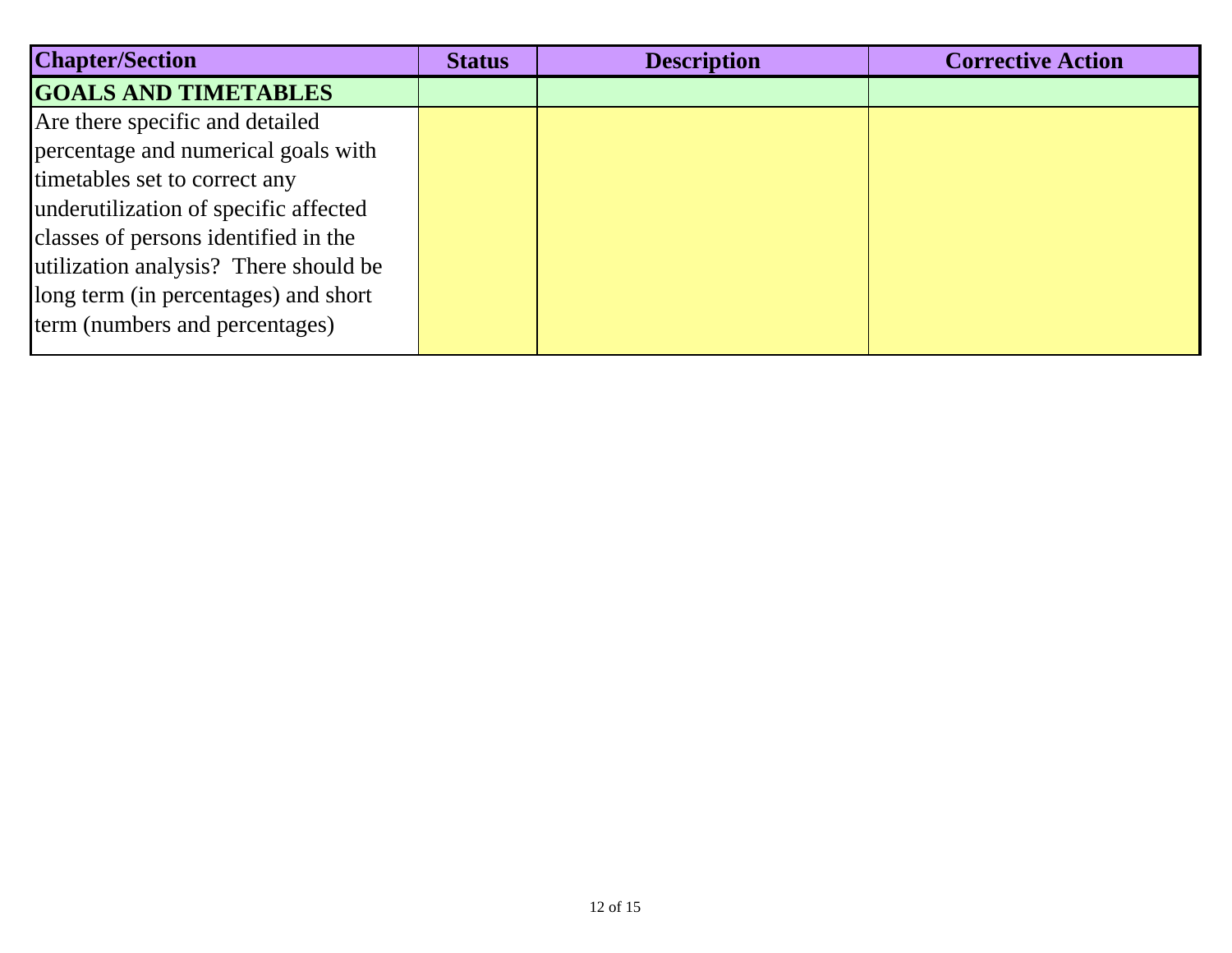| <b>Chapter/Section</b>                     | <b>Status</b> | <b>Description</b> | <b>Corrective Action</b> |
|--------------------------------------------|---------------|--------------------|--------------------------|
| <b>EMPLOYMENT PRACTICES</b>                |               |                    |                          |
| Is there a detailed narrative assessment   |               |                    |                          |
| of present employment practices to         |               |                    |                          |
| identify those practices that operate as   |               |                    |                          |
| employment barriers and unjustifiably      |               |                    |                          |
| contribute to underutilization?            |               |                    |                          |
| The detailed narrative should include      |               |                    |                          |
| procedures for: recruitment and            |               |                    |                          |
| employment selection, position             |               |                    |                          |
| descriptions, recruitment methods,         |               |                    |                          |
| interview procedures, test administered,   |               |                    |                          |
| seniority practices, promotional           |               |                    |                          |
| procedures, transfer procedrues, training  |               |                    |                          |
| programs; procedures regarding wage        |               |                    |                          |
| and salary levels and other other benfits; |               |                    |                          |
| a narrative of disciplinary procedrues     |               |                    |                          |
| and discharge and termination practices.   |               |                    |                          |
|                                            |               |                    |                          |
|                                            |               |                    |                          |
| Are problem areas identified and a plan    |               |                    |                          |
| of action proposed?                        |               |                    |                          |
|                                            |               |                    |                          |
|                                            |               |                    |                          |
|                                            |               |                    |                          |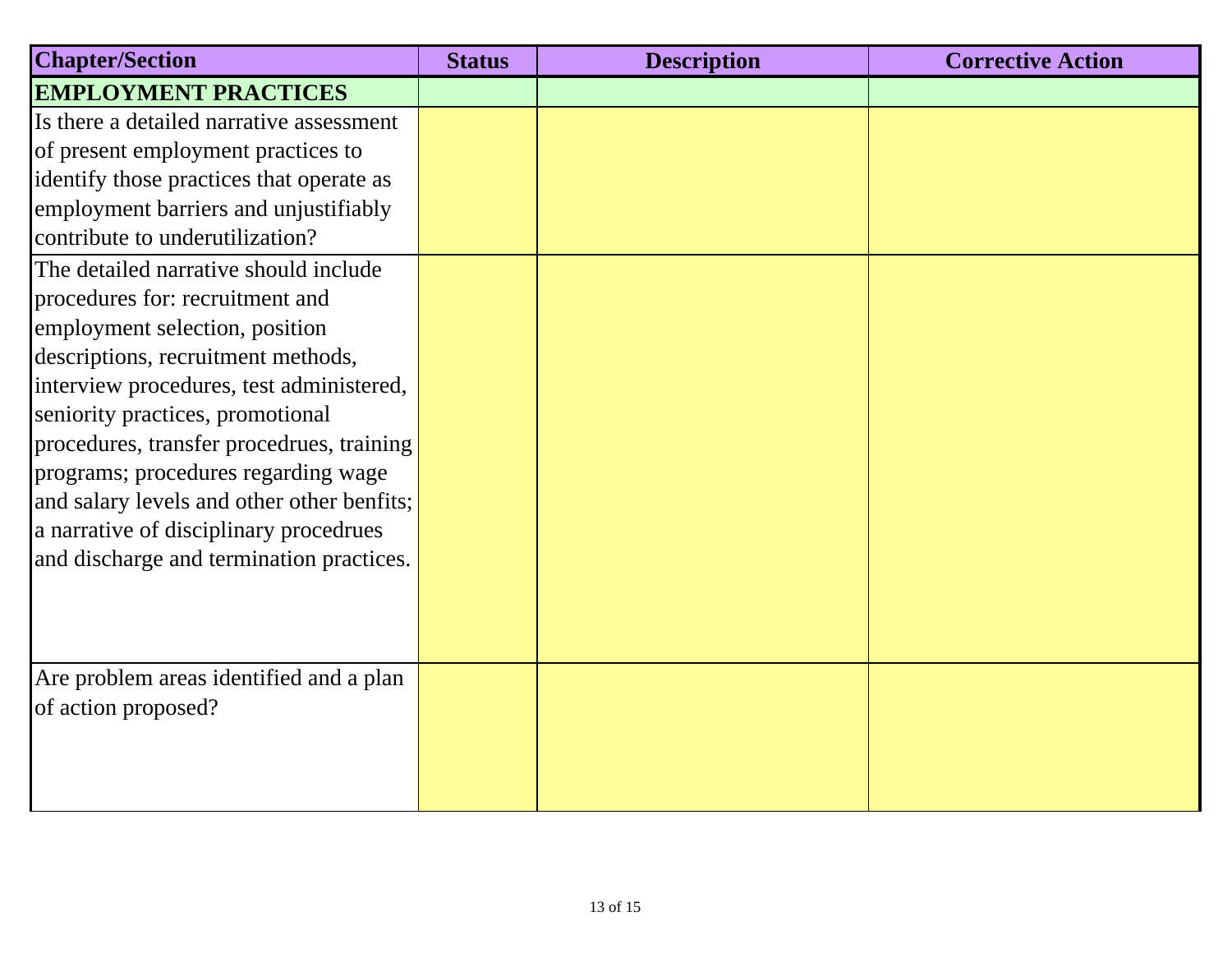| <b>Chapter/Section</b>                   | <b>Status</b> | <b>Description</b> | <b>Corrective Action</b> |
|------------------------------------------|---------------|--------------------|--------------------------|
| Do the analyses contain statistical data |               |                    |                          |
| to document the impact of the            |               |                    |                          |
| employment practices by race and sex?    |               |                    |                          |
| Does this analysis contain:              |               |                    |                          |
| The number of individuals by race and    |               |                    |                          |
| sex apply for employment within the      |               |                    |                          |
| past year?                               |               |                    |                          |
| The number by race and sex of those      |               |                    |                          |
| who were actually hired?                 |               |                    |                          |
|                                          |               |                    |                          |
|                                          |               |                    |                          |
| The number of employees in each job      |               |                    |                          |
| category by race and sex who have        |               |                    |                          |
| applied for promotion or transfer within |               |                    |                          |
| the past year and those who were         |               |                    |                          |
| promoted.                                |               |                    |                          |
| The number and types of disciplinary     |               |                    |                          |
| actions and terminations by race and     |               |                    |                          |
| sex.                                     |               |                    |                          |
|                                          |               |                    |                          |